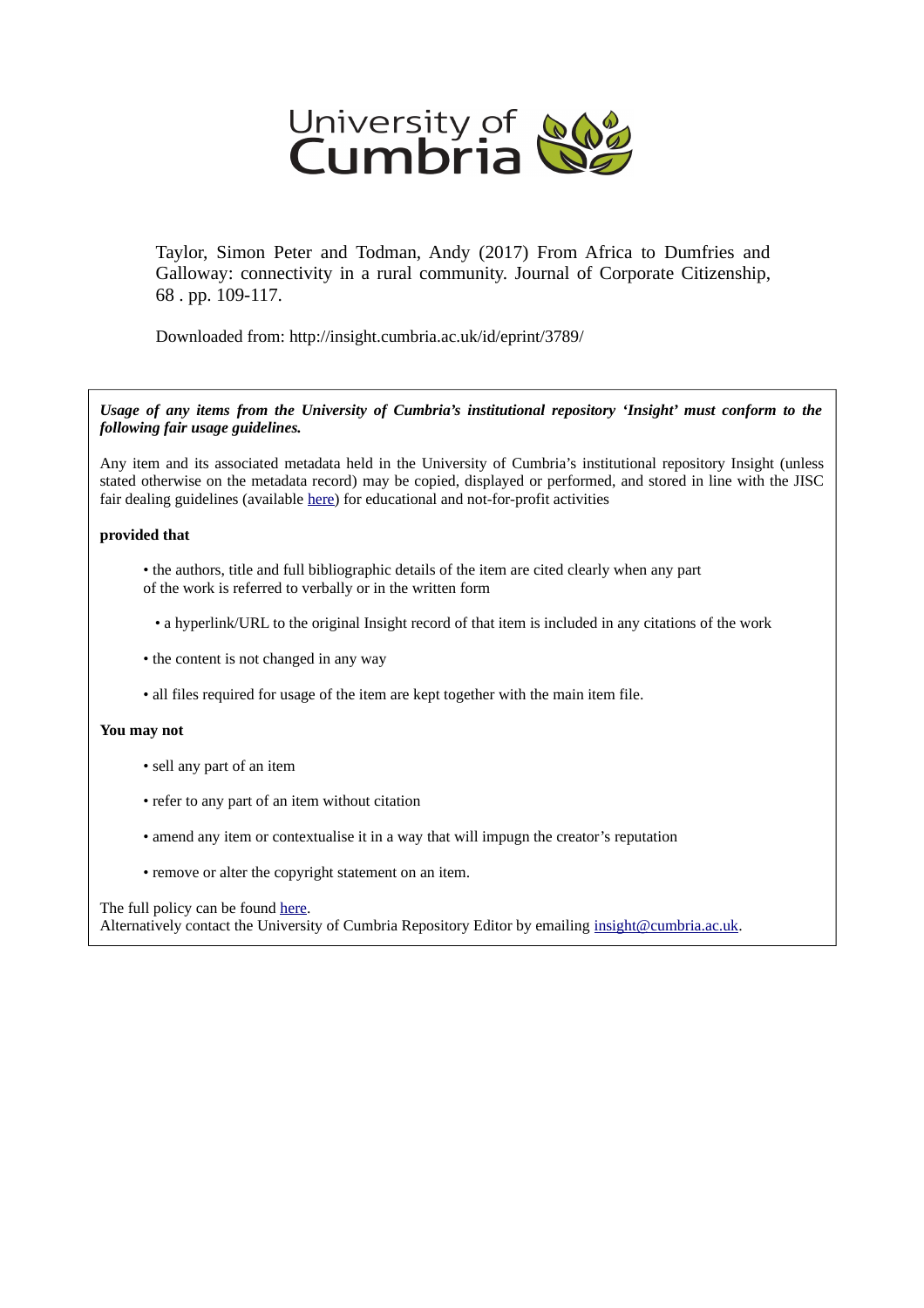# **From Africa to Dumfries and Galloway**

Connectivity in a Rural Community

Andy Todman *Age UK West Cumbria, UK*

Simon Taylor *University of Cumbria, UK*

**This article shows how a small regional housing association is bridging the digital divide forits customers and their communities by bringing low cost internet connectiv-ity solutions proven in Africa to Dumfries & Galloway through collaboration with a university. The key learning is that small and medium sized third sector organizations should actively engage with universities to work jointly on developing and implementing solutions to address both sector and local needs. The joint working gives the third sector organizations access to the global academic networks and funding to bring overseas learning to help create innovative and proven local solutions that can help transform service delivery for customers and communities. Dumfries & Galloway's Loreburn Housing Association (Loreburn) is working with Strathclyde University to pilot a social tariff broadband service for its customers using TV White Space/Dynamic Spectrum technology proven by Mawingu Networks in Africa.**

**Andy Todman** is Chief Executive of Age UK West Cumbria in England and was previously Head of Partnerships and New Initiatives at Loreburn Housing Association in Scotland. Andy is a member of the CIH and is a Chartered Manager. He has championed the U Old Custom House, West Strand, Whitehaven, Cumbria,CA28 7LR ! andytodman@gmail.com

O **Connectivity** O **White space** O **Broadband** O **Housing** O **Integration** O **Rural**

**Simon Taylor i**s a PhD candidate at the University of Cumbria looking at the survival of small community-based housing providers in rural areas. He is a fellow of the Chartered Institute of Housing (CIH) and works for Loreburn Housing Association.

GB)

U Department of Art, University of Cumbria, Fusehill Street, Carlisle, CA1 2HH

! Simon\_taylor@rocketmail.com

development of health technology solutions in rural areas.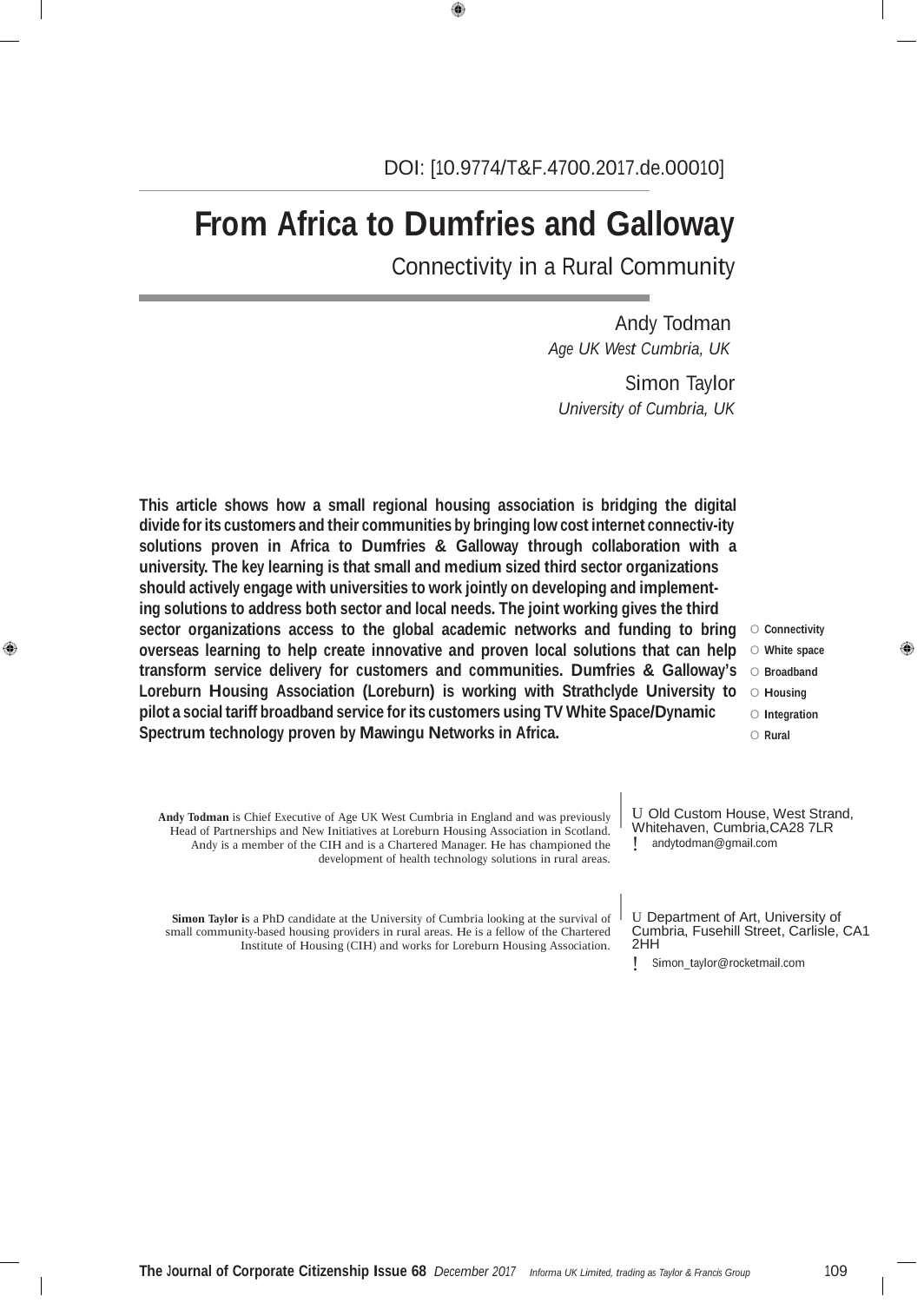#### andy todman, simon taylor

**S**

cotland, in keeping with many parts of the United Kingdom and Western Europe, is experiencing a rapidly ageing population that is creating pressures on the housing, health and social care infrastructure.

The shared pressures impact across these sectors but historically it has been very difficult for small and medium sized third sector organizations, especially housing associations(HAs) providers, to engage with statutory health and social care agencies, such as the NHS, to develop joint solutions. Only 12% of housing associations have a close or very close relationship with the NHS/NHS Trusts (Wheatley, 2015, p. 19) and this low level of interaction between housing and health presents challenges to policy makers and practitioners. The lack of a joined-up approach can be "problematic at all operational levels, from strategic commitment to the work of the front-line practitioner" (Allen, 2005, pp. 157-158).

The challenges that are presented by agencies not working together has led to a greater focus in recent years by authorities in the UK on enabling this to happen. Within the devolved administrations of the UK different approaches have been taken to enabling this joint working to take place. In Scotland, the Public Bodies (Joint Working) (Scotland) Act 2014 was put in place to create a legal duty on housing, health and social care to work together. This legisla-tive approach was adopted by the Scottish Government after it was shown that there was "limited evidence" (Audit Scotland, 2015, p. 7) that joint and inte-grated working between agencies was taking place on a voluntary basis despite "significant investment".

By using statutory instruments the Scottish Government has laid out nine National Health and Wellbeing Outcomes covering expectations for joint working between agencies. Outcome 2 is particularly important forjoint working relating to the provision of housing within the community which provides for those "who are frail, are able to live, as far as reasonably practicable, independently and at home or in a homely setting in their community" (SSI, 2014, p. 3). The harnessing of technological advances has been identified by the Scottish Government as key to achieving this aim. The Scottish Government has advocated the use of Technology Enabled Care Solutions (TECS) as a tool to be developed to help support people with the active self-management of long-term conditions, which underpins many of the key elements of the nine National Health and Wellbeing outcomes(Scottish Government, 2015). The Scottish Government is actively exploring the principle of universal access to TECS. The flaw in the eHealth Strategy is that it presupposes that home owners will have the internet connectivity through the internet service provider (ISP) broadband in their homes to support the deployment of connected TECS.

The "digital by default" approach by policy makersis creating a service deliv-ery environment which is excluding the elderly, disabled and disadvantaged, who are the very target audience who would benefit most from low cost, barrier free internet connectivity via broadband, deployed as the fourth utility.

110 The Journal of Corporate Citizenship Issue 68 December 2017 Informa UK Limited, trading as Taylor & Francis Group

GB.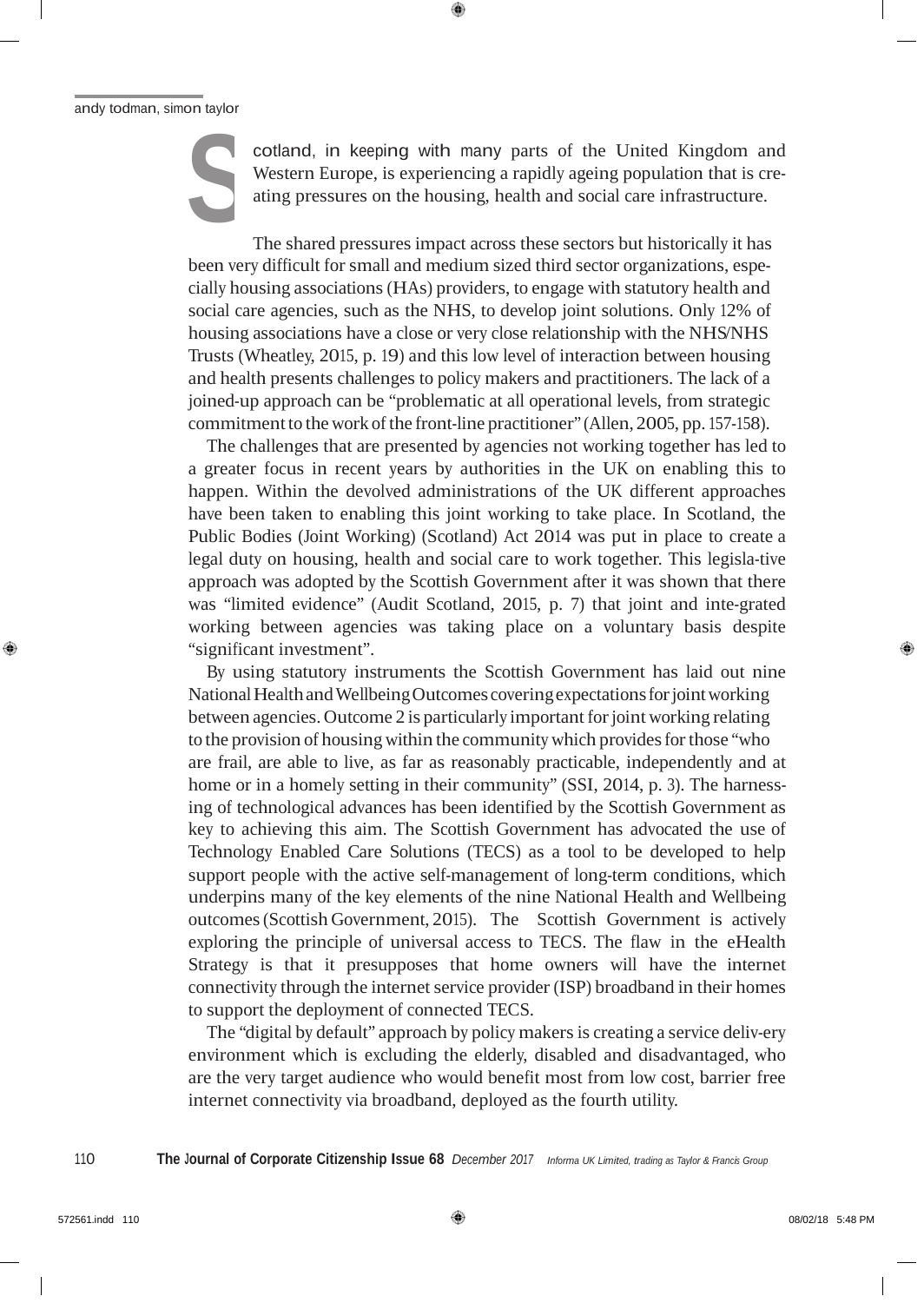Research has highlighted key barriers to internet access for people in Dumfries and levels of participation in the use of digital services(Diffley *et al*., 2015). If the pathway a person must take to gain internet access in the home via the fixed wire telephone system is charted, the barriers can clearly be identified. The best deals for internet connectivity via broadband are on line and to be able to access these the user would need to have internet access and have digital skills to operate their computer hardware and software. To secure an online contract agreement with an ISP an email address is required and passing the online credit reference check is also necessary. Many older people do not have a sufficient credit history to give them a suitable credit reference score. This is because they tend not to have credit agreements, do not have a mortgage and personal loans. The use of automated credit reference scoring and responses deprives the customer of redress or speaking to a person to explain their situation. If these barriers are surmounted, then the next event is the arrival at the user's home address, of a cardboard box containing a router, cables, a micro filter and an instruction booklet. The assumption made by the ISP is that the user has the skills, abilities and hardware to set up the router in the home. In addition, users are increasingly being advised not to allow devices to be connected to the internet with the factory and default settings and to set up their own unique strong passwords; this too assumes a level of digital skill that many users do not have. Once the user has an ISP contract then they are subject to the monthly subscription fees, even if they do not use the service. With the move to fibre broadband and package deals from the main ISPs such as BT and Sky, it is getting more difficult to secure a low cost basic internet connectivity contract.

The escalating multi billion pound TV rights payments by ISPs such as Sky and BT (BBC, 2015) have moved the internet connectivity market by these providers far away from a low cost social tariff broadband model. While UK users are expected to pay around £20 per month for low cost non-fibre internet connectivity delivered via the telephone line, users of Mawingu Networks in Kenya can access the internet via Wi-Fi broadband for less than £1 per week. In addition, Mawingu Network customers do not have to grapple with the problems of router set up and connection. Mawingu Networks, which was introduced to Loreburn through Strathclyde University, is a fixed, wireless, internet access provider giving access to affordable internet in specific hotspots (Wi-Fi zones). They offer "high-performance low-cost wireless technology and solar power to build fast internet networks in rural areas" to enable users to "connect using Wi Fi" and their "unique application of open technologies enables a worldclass scalable network, with open and secure roaming in a highly challenging geographical environment". <sup>1</sup> Strathclyde University engaged with Loreburn to understand the challenges faced by the Scottish social housing sector generally and within the context of Dumfries & Galloway. The challenges are detailed below to contextualize the need for internet connectivity via the low cost social tariff broadband model using TV White Space technology.

GB)

<sup>1</sup> http://mawingunetworks.com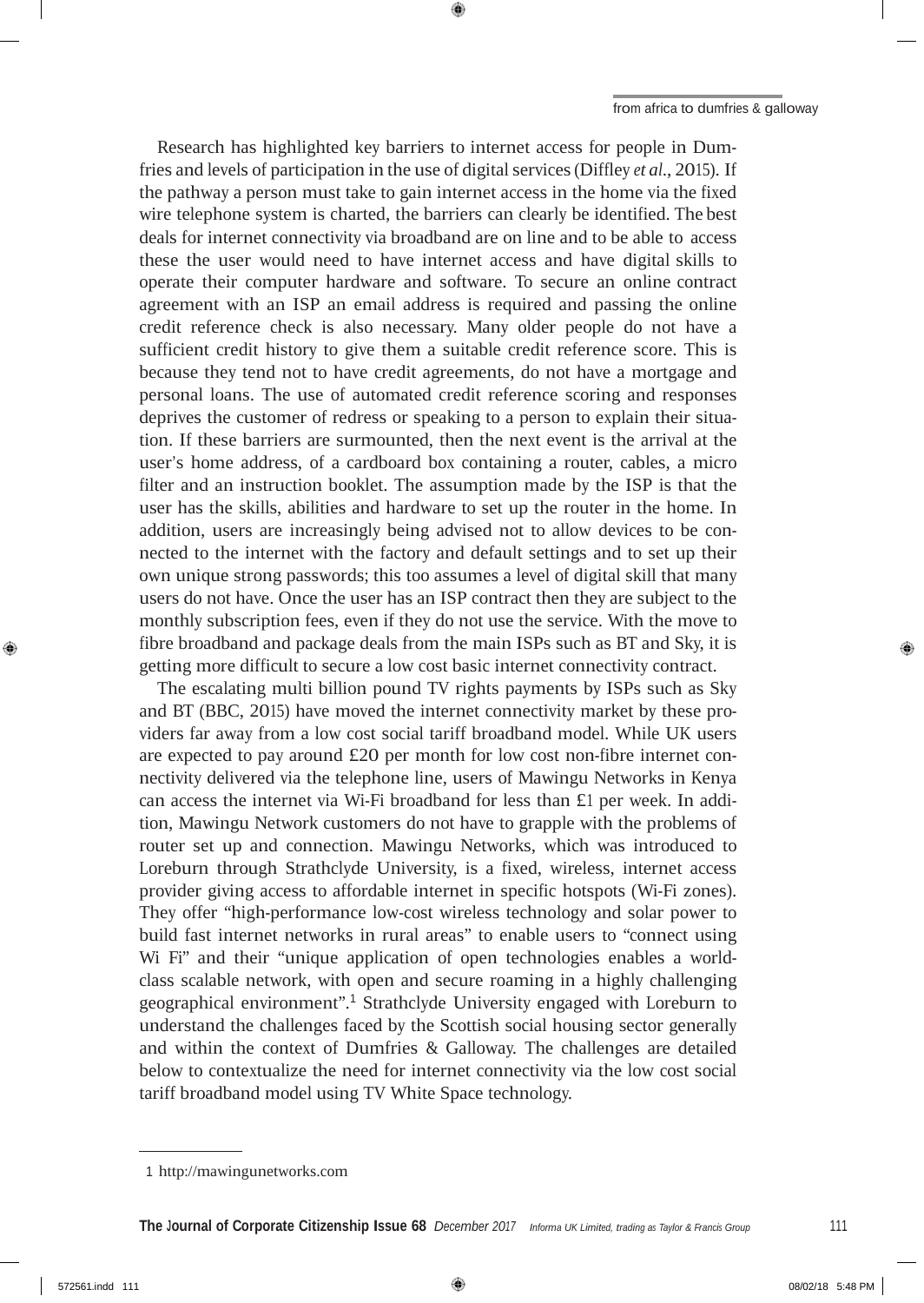## **Scottish social housing sector challenges**

#### **Sustaining tenancies**

Supporting customers to sustain their tenancies is an important part of the social housing proposition. Customer churn results in loss of rental income through void periods and additional work and costs associated with tenancy termination and sign up. The residualization of the social housing sector has resulted in the customer base profile being skewed to elderly and disadvantaged groups. As the population ages and its associated long-term health conditions increase, there is a pressure on social housing providers to support customers to live safely and independently in their own homes for as long as possible, owing to the costs and shortages of residential care places and the need to prevent inadvertent hospital admissions.

The introduction of internet connected TECS to help support care and selfmanagement in the home (as well as staff mobile working support) has created a disconnect between expectations of the statutory health providers and the home occupier/owner regarding internet connectivity. This void is falling to the social housing landlord to rectify.

#### **Welfare reform and the move to digital applications**

Welfare reform has created many challenges for social housing providers and one of the major challenges is the move by government to online benefits applications and processing, together with the reduction in local benefits office staff numbers.

As delays in benefits payments and benefit sanctions may directly or indirectly impact on the rental income of the landlord, many providers have had to take a proactive stance in supporting customers to develop basic digital skills and giving internet access so they can apply and manage their benefits payments.

The assumption by policy makers that possession of a smartphone gives sufficient connectivity and screen size to complete forms is fundamentally incorrect, as anyone who has tried to complete the online forms will attest. An appropriate size screen is required.

This is another area where social housing providers have had to fill the void of lack of internet connectivity and digital skills and hardware.

The need to support welfare benefit claimants to gain low cost internet access and digital skills has resulted in some national initiatives such as partnership between Microsoft and the digital inclusion charity Go ON UK to provide very low cost refurbished computers and internet connectivity (Itpro, 2013).

#### **Employability initiatives**

Together with welfare reform there has been government pressure on social housing providers to become more involved and active in addressing

GB)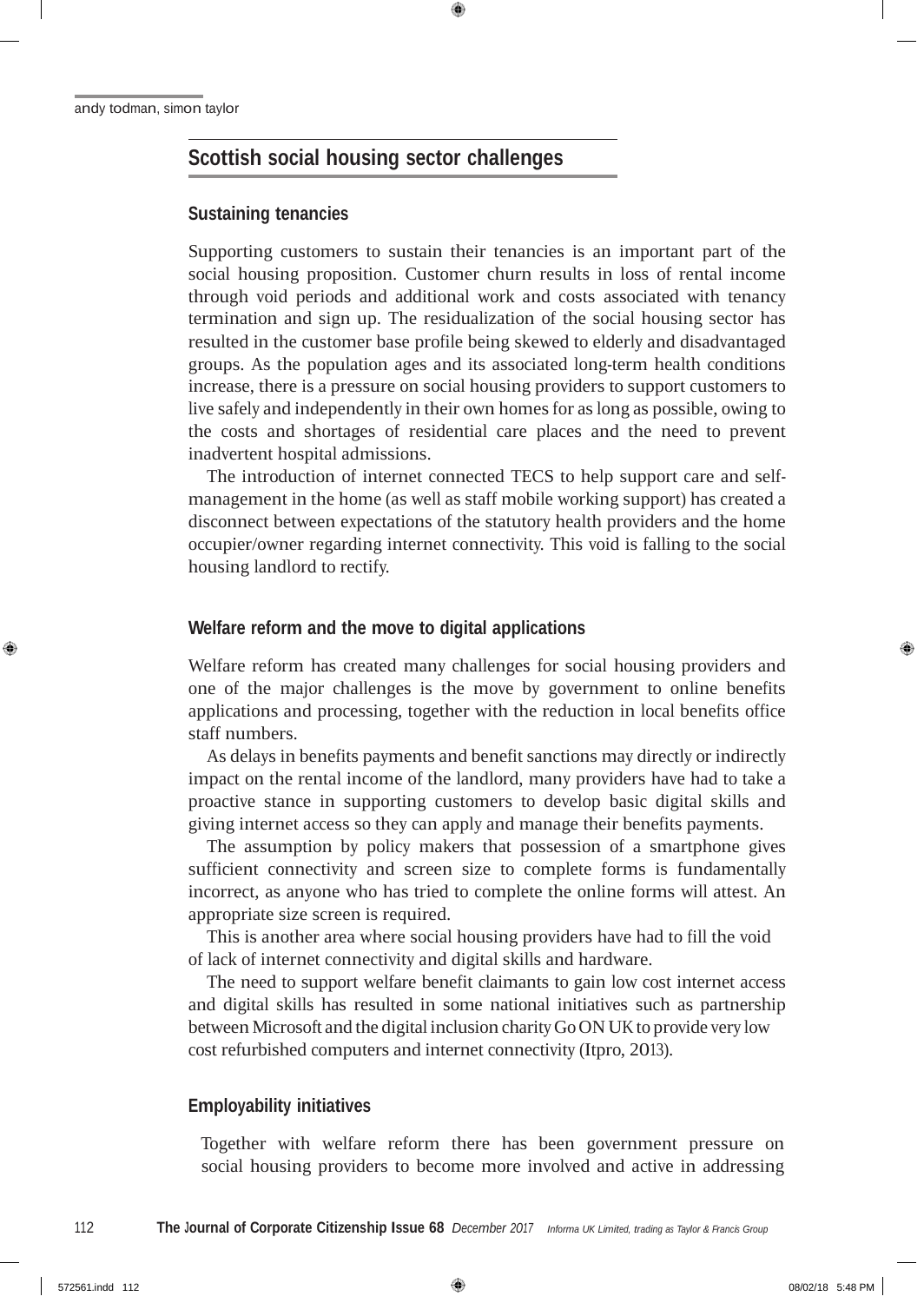worklessness in the social housing customer base. This has spawned employability initiatives throughout the sector.

As both employers and recruiters move to digital platforms to automate the recruitment, assessment and evaluation process, the need to both digitally upskill customers and provide internet connectivity and associated hardware, has again fallen to the social landlord to fulfil. Hand in glove with employabil-ity is education and training. These too have shifted to digital platforms with elearning portals and massive online open courses (MOOCs.) The key to access these resources is affordable internet connectivity. Those without connectivity are disadvantaged by lack of access.

#### **Digital by default**

The drive by the public sector to channel shift and deliver services as digital by default without giving sufficient support to that sector of the population without internet connectivity has created a digitally disadvantaged cohort who are becoming increasingly marginalized and unrepresented. E-government, e-health and e-learning are now the preserves of those with internet connectivity.

#### **The pressure to channel shift**

The social housing sector is experiencing pressure to channel shift to harvest transaction cost savings as part of the value for money agenda which is being driven in part by the Scottish Housing Regulator (SHR). Without giving affordable and safe internet access and digital skills support to those customers not online, the sector will create a further internal residualization of its customer profile, to those with and without internet connectivity and the skills and resources to access it.

The collective pressures on the social housing sector to address internet connectivity are driving two main schools of response. First, internet connectivity is to be treated like other utilities such as energy and water; it is a customer responsibility and should not involve the landlord. Second, the sector should be drawing all the utilities together as an element of the rent, or as an allinclusive service charge to help address affordability, fuel poverty and tenancy sustainment issues. The first approach does not help solve the increasing digital exclusion and the associated financial exclusion of the elderly, frail, disabled and disadvantaged.

The second approach sits uncomfortably with the regulatory landscape regarding customer choice, service charges, data protection, and value for money, customer empowerment and control over their affairs issues. The recent legal cases around the Water Resale Order 2006 involving Southwark Council (Jones v London Borough of Southwark (2016) EWHC 457 (CH)) and Rochdale Boroughwide Housing (Rochdale Boroughwide Housing Ltd v Izevbigie (2017) EWHC 790 (CH)) give a flavour of the issues faced by

GB)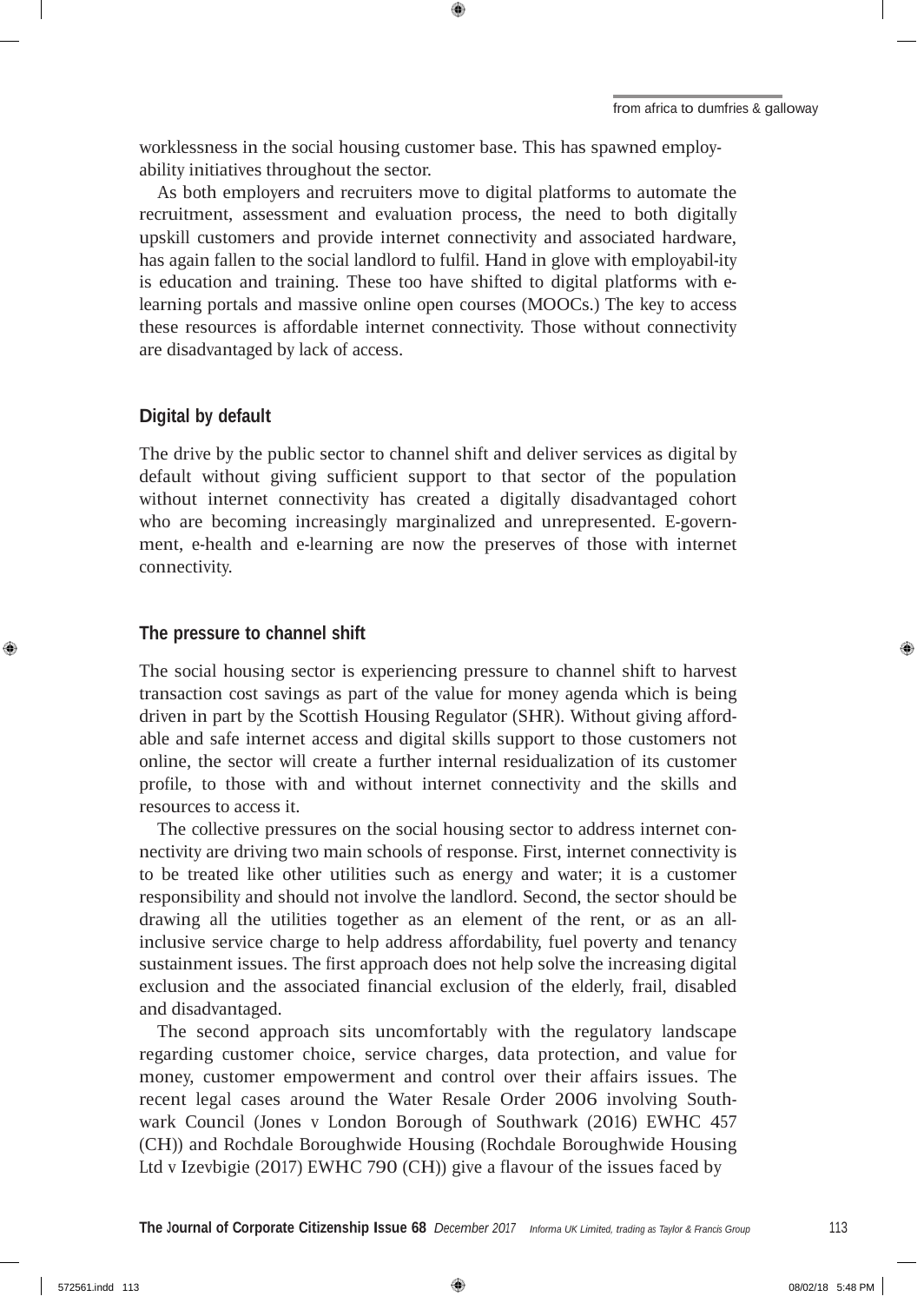social landlords. As Paul Whatley, counsel, Rochdale Boroughwide Housing stated, "Utility debt is a real issue for households with limited incomes" (Inside Housing, 2017, p. 19).

For far too many social landlords the default response to internet connectivity has been to defer to BT, and not to seek out innovative, alternative and costeffective solutions. For Loreburn, the first approach would result in a potential internet connectivity subscription burden of £600,000 per annum for its customers to pay at commercial rates, which is not sustainable given the high level of benefit claimants among the social housing population. The second innovative approach was investigated with Our Power Energy, a new breed of energy company formed as a social enterprise by a group of Scottish HAs to challenge the status quo of the big six energy companies and in particular their treatment of the prepaid customer market.

It was by taking a view regarding the second approach that resulted in Loreburn working with Strathclyde University and its Centre for White Space Communications.

Loreburn's motivation must be viewed within the context of the Dumfries & Galloway regional profile and challenges:

- <sup>t</sup> A rapidly ageing population, particularly of the over 65s with a net outflow of young, working age people
- t Full-time workers receiving the lowest average weekly pay levels in Scotland
- <sup>t</sup> A low level of qualifications among the working age population creating shortages of appropriately skilled workforce to recruit from
- <sup>t</sup> A very highly level of rurality with 22% of the region classed as rural or remote rural
- <sup>t</sup> High levels of deprivation
- <sup>t</sup> Over 20% of households do not have access to private transport
- <sup>t</sup> Some parts of the region do not get good quality mobile coverage from network operators, or do not get any coverage at all (Dumfries & Galloway Council, 2016)

According to Go ON UK, Dumfries & Galloway has one of the highest levels of digital exclusion in the UK, with more than one in five adults never being online. As well as a high level of digital exclusion there is also a poor take up of household broadband connectivity (66%) and low broadband speeds (Crichton Institute, 2014).

It is predicted that in Dumfries & Galloway to support the rapidly ageing population the "proportion of the low paid workforce required by care at home services and care homes will increase from 41% currently to 101% in 2031" and inevitably the "care sector will face greater competition to secure the workforce it needs" (Dumfries & Galloway, 2012).

❀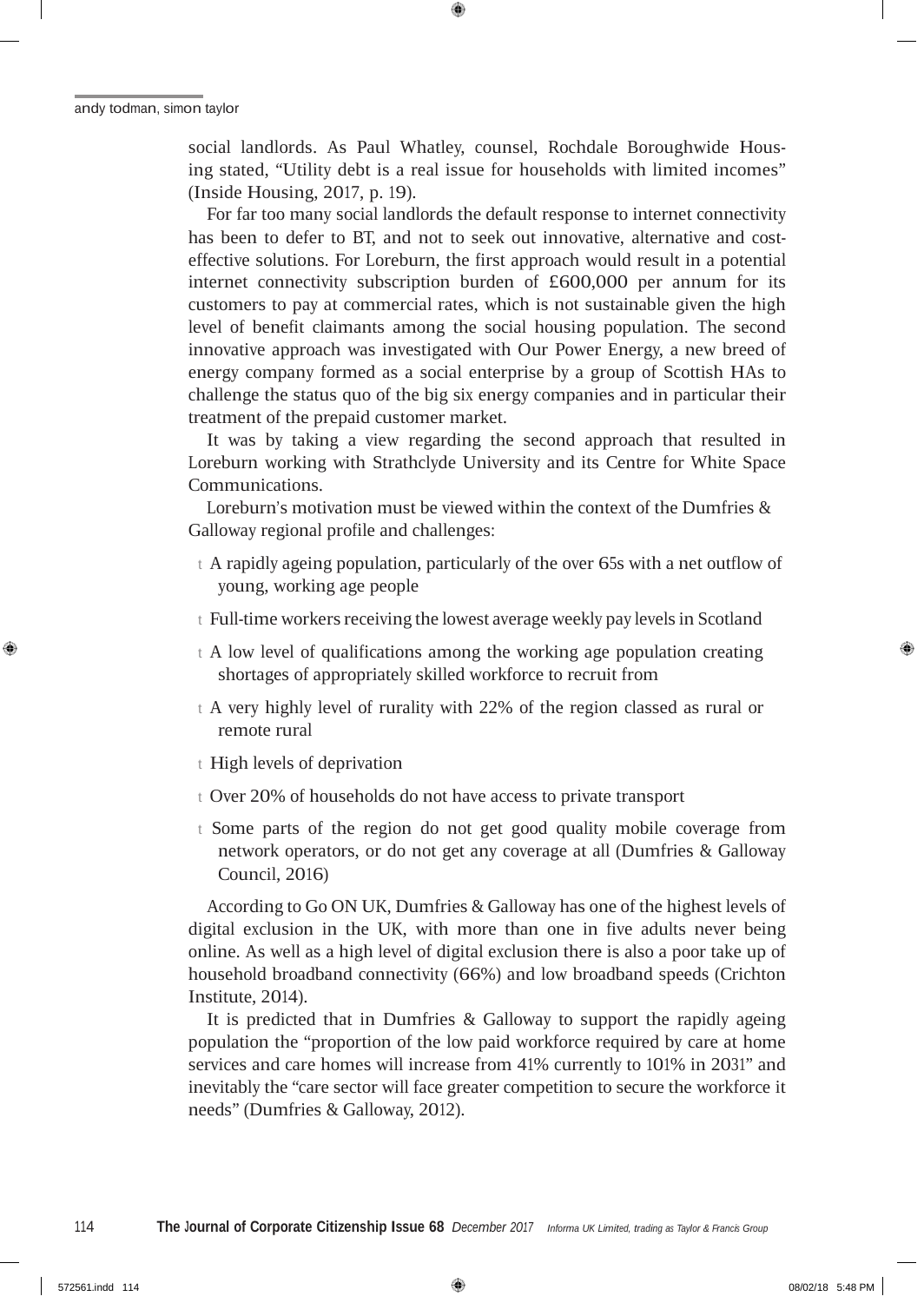It was against this backdrop that Strathclyde University and Loreburn's collaboration took place and the potential of applying learning from Mawingu Networks' African experience using TV White Space technology was explored.

#### **What is White Space?**

❀

The definition from the Strathclyde University Centre for White Space Communications:

The term "White Space" refersto portions of licensed radio spectrum that licensees do not use all of the time or in all geographical locations. Several regulators around the world are moving towards allowing unlicensed access to these frequencies, subject to the proviso that licensed transmissions are not adversely affected. By allowing access to these White Space frequencies, more effective and efficient use of the radio spectrum is envisaged (http://www.wirelesswhitespace.org).

The key advantages of TV White Space are:

<sup>t</sup> Excellent range and wide area coverage

<sup>t</sup> Obstacle penetration characteristics

During mid-to-late 2016 a proposal was developed to pilot a social tariff broadband model using TV White Space technology at two locations in Upper Nithsdale: the first at Loreburn's development, Stevenson Court Sanquhar, and the second at Loreburn's Williamson Way Kelloholm. The profile of the developments is detailed below:

| Stevenson Court, Sanguhar                 | Williamson Way, Kelloholm                 |
|-------------------------------------------|-------------------------------------------|
| Property type: Amenity &<br>general needs | Property type: Amenity &<br>general needs |
| 10 x 2 person/1 bedroom<br>amenity flats  | 16 x 1 bedroom houses                     |
| 16 x 2 person/1 bedroom flats             | 2 x 2 bedroom amenity houses              |

The survey work and initial installation proposal was carried out by installation specialists Broadway Partners<sup>2</sup> and presented in August 2016. Further work was done and Loreburn's Management Committee approved a proposal together with seedcorn funding in November 2016. Detailed planning then took place between November 2016 and March 2017. This involved funding submissions and legal agreements between the various parties. Final legal agreement was signed off in early 2017 to start the installation of equipment and transmission over the two sites and the process of customer engagement using a "show and tell" approach with active transmission and access by cus-tomers of the Wi-Fi broadband internet connectivity and the benefits that may be harvested.

<sup>2</sup> http://broadwaypartners.co.uk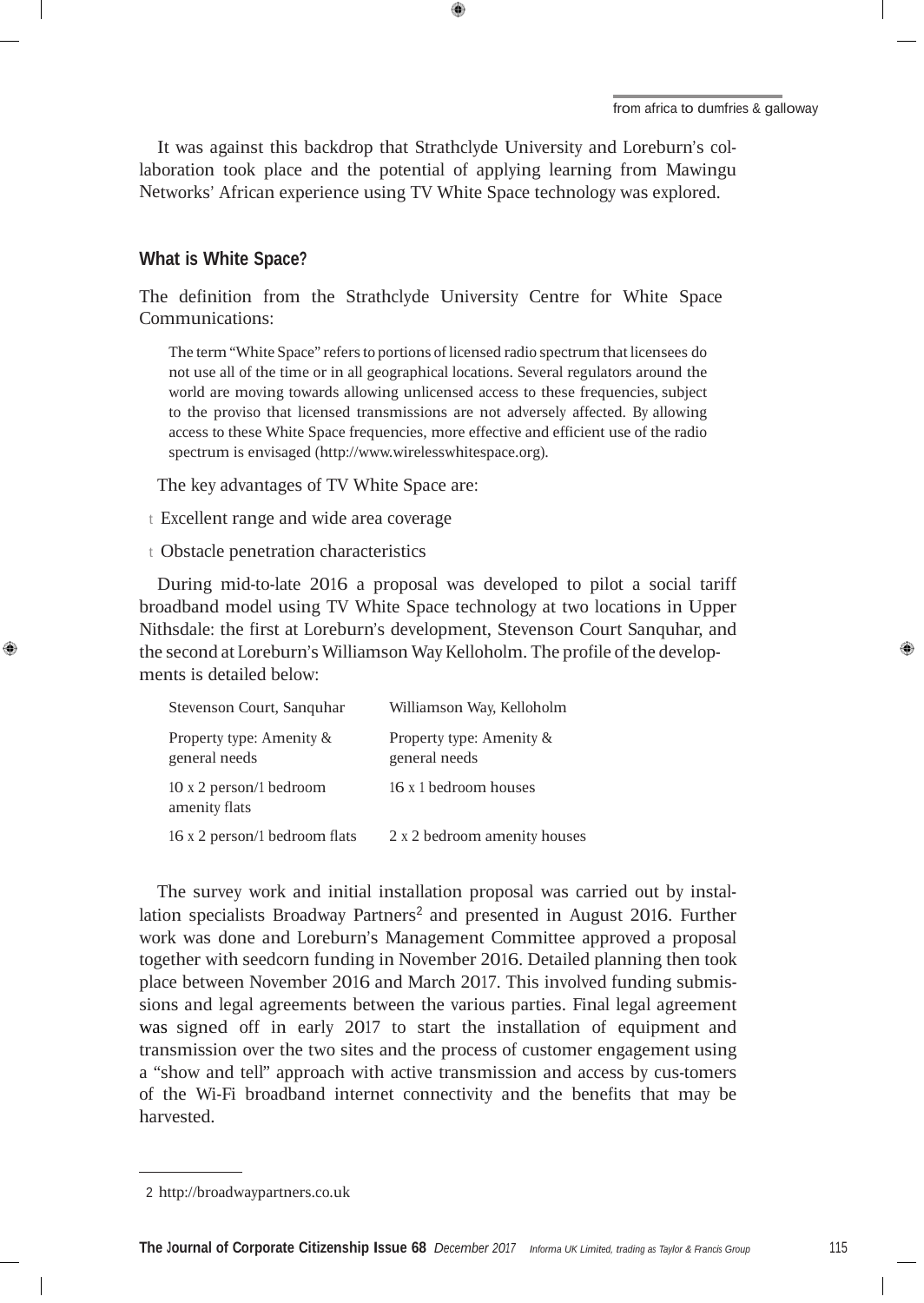andy todman, simon taylor

Each of Loreburn's developments will have a central aerial transmitter with Wi-Fi access points (APs) throughout the developments. The Wi-Fi broadband will be transmitted to an area with a radius of <sup>1</sup> km.

The transmission spectrum will be divided into quadrants in the following manner:

- t Quadrant 1: For Loreburn customers to use in their own homes and locality
	- <sup>t</sup> Quadrant 2: For the deployment of Technology Enabled Care Solutions (TECS), energy smart meters and various smart devices and technology
- <sup>t</sup> Quadrant 3: For Loreburn staff to facilitate mobile working, lone working and health and safety issues
- <sup>t</sup> Quadrant 4: Available for an accessfee to partner organizationsto help sup-port allied health professionals, nursing staff and carers to deliver services to Loreburn customers to support their independent living needs and sustain their tenancies

The service to customers in Quadrant <sup>1</sup> will be on three tiered levels:

- <sup>t</sup> Level 1: This will be internet connectivity "essentials" and will be a low bandwidth basic provision which will be universally available (a sign up will be required) and free
- <sup>t</sup> Level 2: This will give additional bandwidth above level <sup>1</sup> and will be a subscription service
- <sup>t</sup> Level 3: This will give the highest level of bandwidth of the three levels and will be a subscription service

The bandwidth allocations, the service levels and the subscription rates will be determined as part of the pilot in Upper Nithsdale. The more support from health and social care partners and other agencies that can be achieved the more the financial modelling can take place to assess the scalability of the social tariff broadband service model.

A key part of the pilot will be the scalability assessments as Loreburn's aspiration isto deploy the service across all its 2,500 homesin Dumfries & Galloway. In addition, the pilot will be used to develop the portability and transferability of the social tariff broadband service so that other social landlords across Scotland can have the opportunity to deploy the solution for their customers. Our Power and its membership will be actively engaged during the pilot to assess the key learning as will Age UK West Cumbria.

Age UK West Cumbria's aspiration is to secure a pilot with Strathclyde University in selected rural locations in its operational area to help address the digital exclusion of older people and help with the deployment of connected TECS to support independent living.

From the equipment deployment and transmission in June 2017 the pilot will run for 12 months. The pilot programme involves very high lev-els of customer, community and agency engagement. The very high levels of investment in customer and community engagement are based on Loreburn's

❀